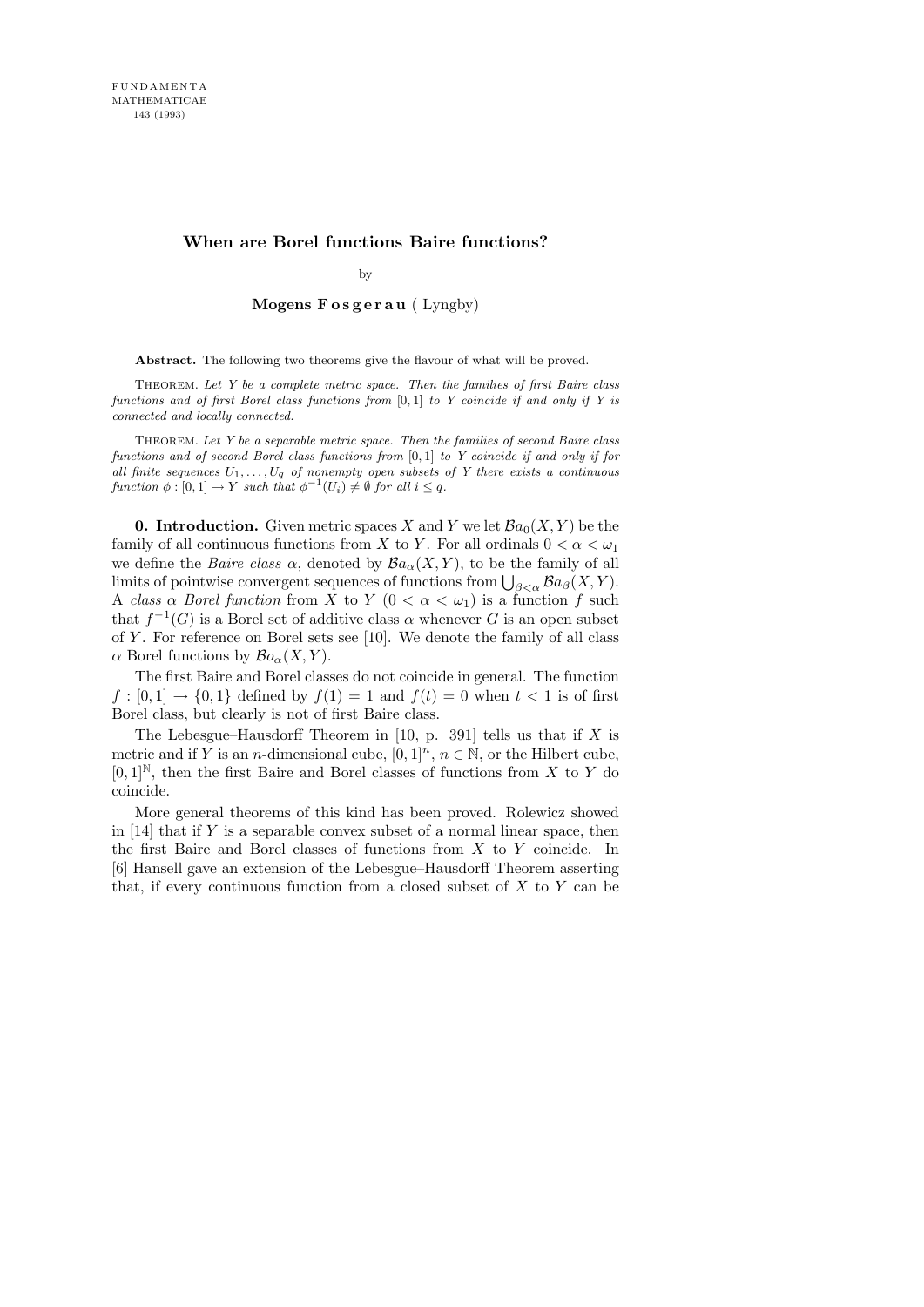extended continuously to X, then every  $\sigma$ -discrete (see Section 2) first Borel class function from  $X$  to  $Y$  is also of first Baire class. It was pointed out that Hansell's proof was incomplete, but that it was valid whenever the range space is an absolute extensor for metric spaces, hence when  $Y$  is any convex subset of a locally convex linear topological space by the Borsuk– Dugundji Extension Theorem. A proof of this is also given in [9] where the domain space is only assumed to be collectionwise normal (Hausdorff). If, in addition, the range is separable, then the domain need only be normal (see [9, Theorem 1.2 and the subsequent Remark 1.3]). Hansell remarks that this latter result appears to be new but it was known to M. Laczkowich earlier [12]. In [13] Rogers gave another corrected version of Hansell's statement, namely that if every continuous function from a closed subset of  $X$  to  $Y$ can be extended continuously to  $X$ , and if, for each point  $y$  in  $Y$  and each neighbourhood  $L$  of  $y$ , there is a second neighbourhood  $N$  of  $y$  such that, for each closed subset  $F$  of  $X$  and each continuous map  $f$  from  $F$  to  $N$ , there is a continuous extension of f mapping X into L, then every  $\sigma$ -discrete first Borel class function from  $X$  to  $Y$  is also of first Baire class.

In the present paper we prove that all  $\sigma$ -discrete first Borel class functions from a metric space into a metric, arcwise connected and locally arcwise connected space are of first Baire class. We then look for a converse to this result and prove the following theorem. We write  $I = [0, 1]$  and  $\Sigma(X, Y)$  for the class of  $\sigma$ -discrete functions from X to Y.

THEOREM 2. Let  $Y$  be complete metric. Then the following three statements are equivalent: (i) Y is connected and locally connected; (ii)  $Ba_1(I, Y)$  $= \mathcal{B}o_1(I, Y);$  and (iii)  $\mathcal{B}a_1(X, Y) = \mathcal{B}o_1(X, Y) \cap \Sigma(X, Y)$  for all metric spaces X.

Having considered the case for the first Baire and Borel classes, we then turn our attention to the higher classes. Here the classic theorem is the Banach Theorem which can be found in  $[10]$  or in  $[1]$ . This theorem uses the concept of an analytically representable function. The analytically representable functions of class one are the first Borel class functions, and the analytically representable functions of class  $\alpha$  are the functions which are pointwise limits of analytically representable functions of classes lower than  $\alpha$ . The Banach Theorem tells us that if X is metric and if Y is separable and metric then the set of analytically representable functions of class α coincides with the set of Borel class  $\alpha$  ( $\alpha + 1$ ) functions when  $\alpha$  is finite (infinite). Another theorem by Banach in  $[1]$  states that if Y is also arcwise connected then the set of Baire class  $\alpha$  functions can replace the analytically representable functions of class  $\alpha$  in the Banach Theorem for  $\alpha \geq 2$ . In  $[2]$  Brown showed in particular that if X is compact metric and Y is arcwise connected, separable and metric, then the class of all Borel functions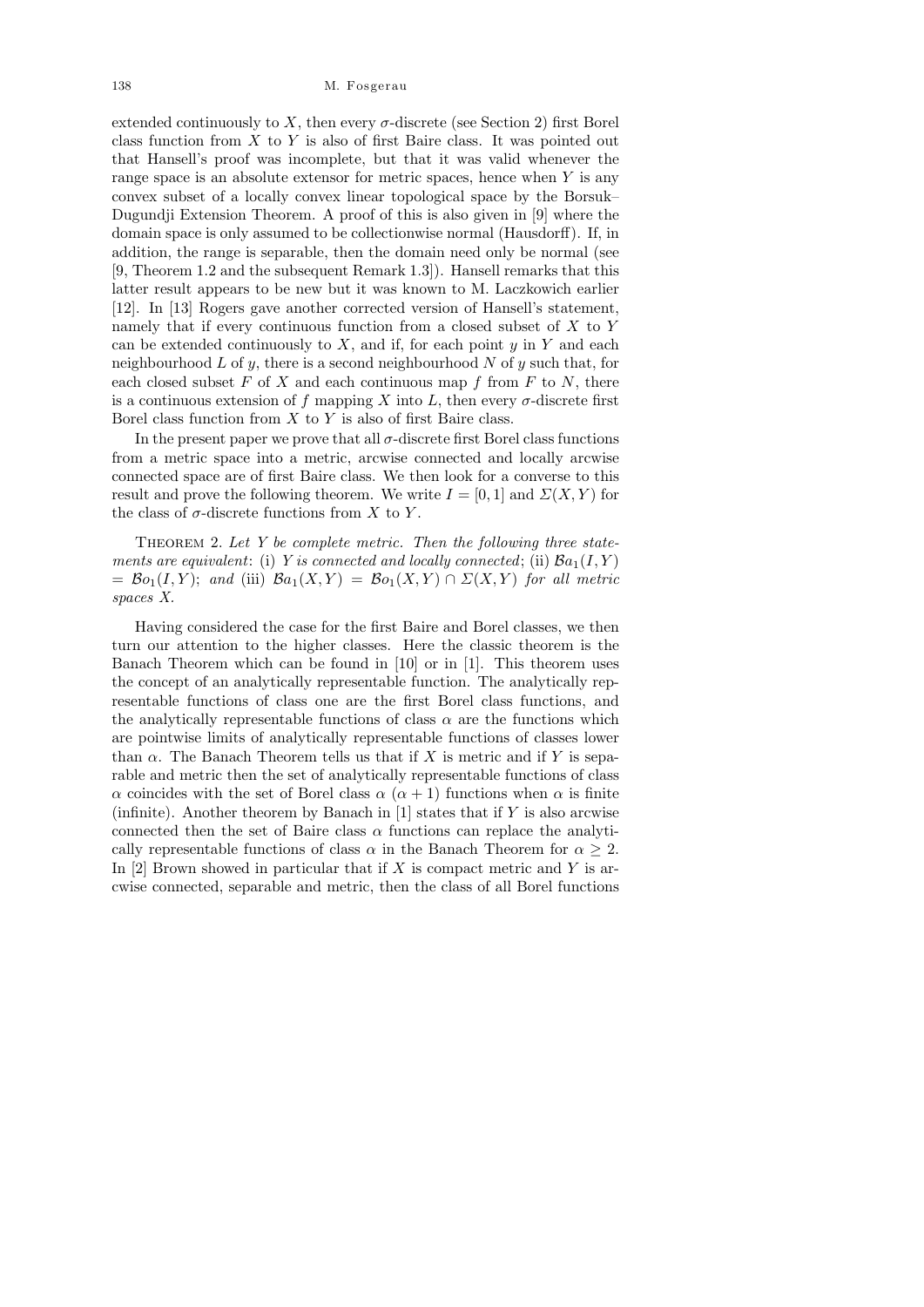Again we find that a very simple "connectedness" condition tells us when the Baire and Borel classes coincide. We shall prove the following theorem.

THEOREM 3. Let  $Y$  be a separable metric space. The following statements are equivalent: (i) For all finite sequences  $U_1, \ldots, U_q$  of nonempty open subsets of Y, there exists a continuous function  $\phi: I \to Y$  with  $\phi^{-1}(U_i) \neq \emptyset$ for all  $i \leq q$ ; (ii)  $Ba_2(X, Y) = Bo_2(X, Y)$  for all metric spaces X; (iii) For each metric space X and for each finite (countable, infinite) ordinal  $\alpha \geq 2$ ,  $\mathcal{B}a_{\alpha}(X,Y)$  coincides with  $\mathcal{B}o_{\alpha}(X,Y)$  ( $\mathcal{B}o_{\alpha+1}(X,Y)$ ).

In  $[2]$  Brown makes a remark which implies that if Y is a separable metric space the condition (i) implies that  $\bigcup_{\alpha\geq 0} \mathcal{B}a_{\alpha}(X,Y) = \bigcup_{\alpha\geq 0} \mathcal{B}o_{\alpha}(X,Y)$  for all metric spaces  $X$ . His remark seems to imply the converse. He gives proof of neither of these results.

This paper was written at University College London. The author wishes to express his thanks to his supervisors David Preiss, C. A. Rogers and John Jayne. The helpful comments from the referee are also thankfully acknowledged.

1. Definitions. A space is said to be *locally arcwise connected* if each point of the space has an arbitrarily small (not necessarily open) arcwise connected neighbourhood. This is equivalent to requiring that, for all  $\varepsilon$ , every point of the space must have an open neighbourhood such that any two points of the neighbourhood can be joined with an arc of diameter less than  $\varepsilon$ .

We say that a family of sets  $A$  refines a second family of sets  $B$  if each set of A is contained in a set of B, and  $\bigcup \mathcal{A} = \bigcup \mathcal{B}$ . We write this  $\mathcal{A} \prec \mathcal{B}$ . Given any set A in a metric space X and  $\varepsilon > 0$ , we denote the generalized open ball with "centre" A and radius  $\varepsilon$  as  $B(A, \varepsilon) = \{x \in X : d(x, A) < \varepsilon\}.$ 

2.  $\sigma$ -discrete functions. We shall make use of the notion of a  $\sigma$ discrete function, as developed by A. H. Stone and R. W. Hansell, to allow us to consider general metric spaces, using techniques normally used for separable metric spaces. In this section the necessary definitions and results concerning  $\sigma$ -discrete functions will be given. The reader is referred to [5]–[7] for further information. All spaces are assumed to be metric.

A family of sets in a topological space is said to be discrete if each point of the space has a neighbourhood that meets at most one set of the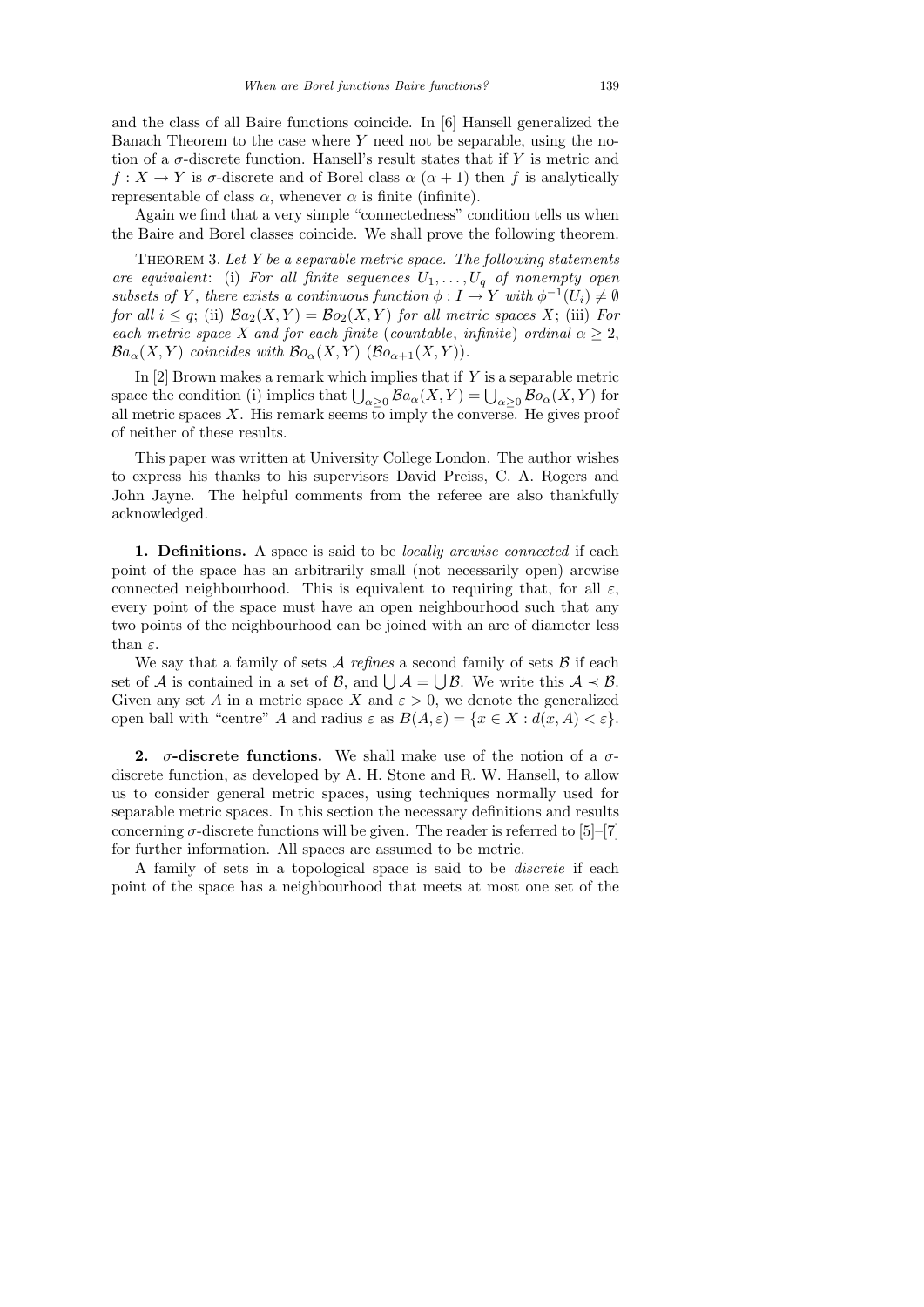family. The family is said to be *uniformly discrete* if there exists  $\varepsilon > 0$  such that the distance between any two sets of the family is greater than  $\varepsilon$ . A family of sets is said to be  $\sigma$ -discrete if it can be decomposed into countably many subfamilies, each of which is discrete. A family of sets is said to be σ-uniformly discrete if it can be decomposed into countably many uniformly discrete families. By [5, Lemma 2 and its proof], if  $A$  is a  $\sigma$ -discrete family of  $\mathcal{F}_{\sigma}$ -sets, then there exists a  $\sigma$ -uniformly discrete family  $\mathcal{B}$  of  $\mathcal{F}_{\sigma}$ -sets such that  $\mathcal{B} \prec \mathcal{A}$ .

A family of sets is a base for a function from one topological space into another if the pre-image of any open set is a union of sets from the family. A function is said to be  $\sigma$ -discrete if it has a  $\sigma$ -discrete base. The family of all  $\sigma$ -discrete functions from X to Y is denoted by  $\Sigma(X, Y)$ . In any metric space there exists a  $\sigma$ -discrete family of open sets, forming a base for the topology (see [10, p. 235]). Using this it can be shown that any continuous map with metric range is  $\sigma$ -discrete. The family  $\Sigma(X, Y)$  is closed under pointwise limits ([7]), so all Baire class  $\alpha$  functions,  $\alpha < \omega_1$ , are  $\sigma$ -discrete. In [10, p. 386], it is shown that functions of Baire class  $\alpha$  are of Borel class α, respectively  $\alpha + 1$ , according as  $\alpha$  is finite or infinite. In [6] it is shown that a  $\sigma$ -discrete Borel class  $\alpha$  function, where  $\alpha \geq 2$ , is the pointwise limit of a sequence of  $\sigma$ -discrete Borel functions, each of class strictly lower than  $\alpha$ . Hence, if for some  $\alpha \geq 1$ ,  $\mathcal{B}a_{\alpha}(X, Y)$  is equal to  $\mathcal{B}o_{\alpha}(X, Y) \cap$  $\Sigma(X, Y)$ , respectively  $\mathcal{B}o_{\alpha+1}(X, Y) \cap \Sigma(X, Y)$ , according as  $\alpha$  is finite or infinite, then we deduce that  $Ba_{\beta}(X, Y)$  is equal to  $Bo_{\beta}(X, Y) \cap \Sigma(X, Y)$  $(\mathcal{B}o_{\beta+1}(X, Y) \cap \Sigma(X, Y))$  for all finite (infinite) ordinals  $\beta$  greater than  $\alpha$ . A σ-discrete function of the first Borel class from one metric space into another has a  $\sigma$ -discrete closed base ([6]). Every function from a metric space to a separable metric space is  $\sigma$ -discrete, and every Borel function from a space that is a Souslin- $\mathcal F$  set in some complete metric space to a metric space is  $\sigma$ -discrete ([6]). It is consistent with and independent of ZFC to assume that all Borel functions from a metric space to a metric space are  $\sigma$ -discrete (see [4]). Under Martin's Axiom plus the negation of the Continuum Hypothesis there exists an uncountable  $X \subset \mathbb{R}$  each subset of which is a relative  $\mathcal{F}_{\sigma}$ -set. Thus any one-to-one map from  $X$  onto a discrete subset of a suitably large hedgehog space (see [3, p. 314]) is an example of a Borel class 1 map which is not Baire class 1.

3. First Baire class functions. We shall start with two lemmas. The first is purely technical.

LEMMA 1. Let  $A$  be a  $\sigma$ -discrete family of closed sets covering the metric space X. Then there exist families  $\mathcal{B}^p$ ,  $p = 1, 2, \ldots$ , of closed sets such that:

•  $\bigcup_{p} \mathcal{B}^p \prec \mathcal{A};$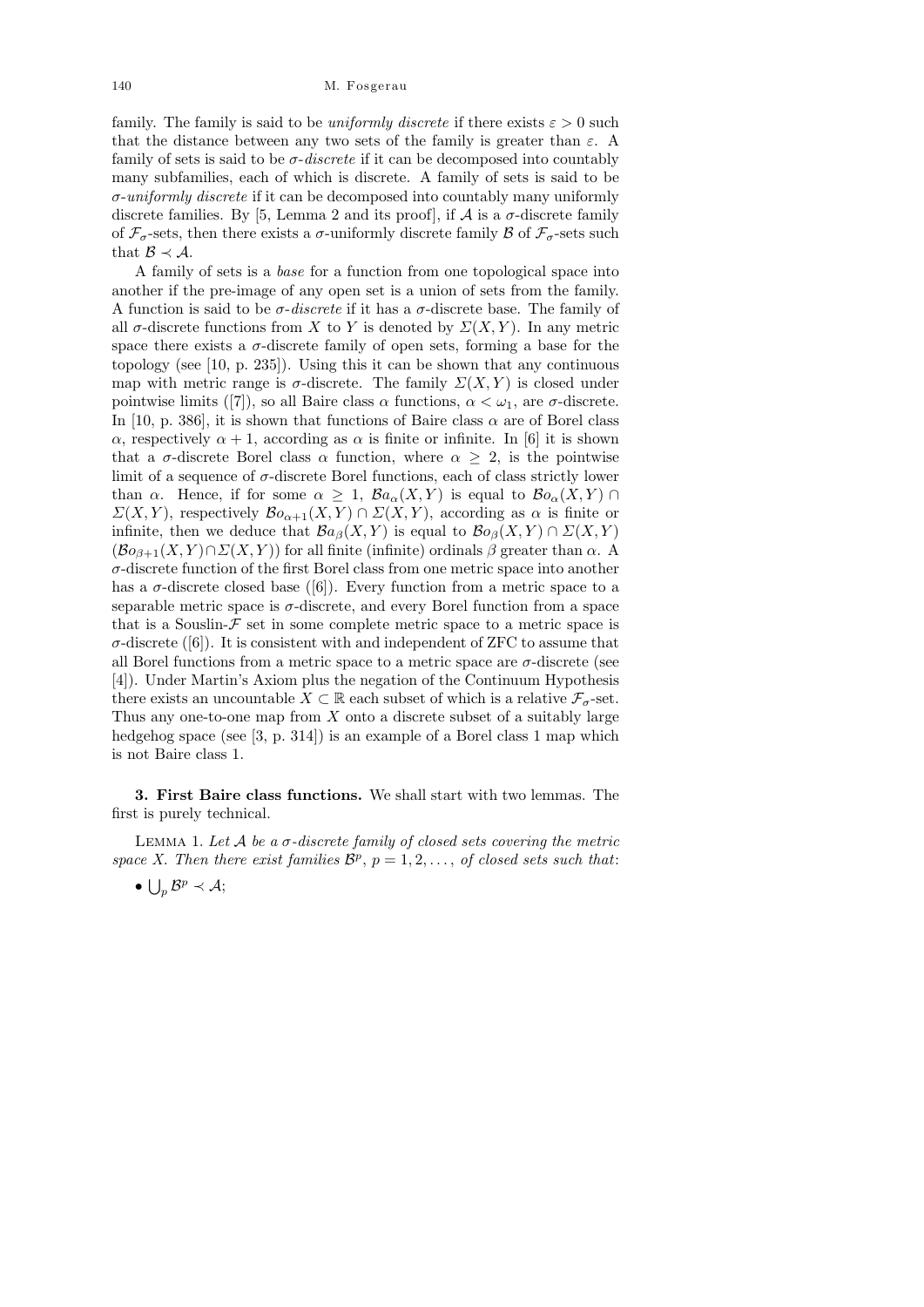- each member of  $\mathcal{B}^p$  is contained in some member of  $\mathcal{B}^{p+1}$ , for all p;
- $\mathcal{B}^p$  is uniformly discrete for all p; and
- $\bigcup \bigcup_p \mathcal{B}^p = X.$

P r o o f. Write A as the countable union of discrete families  $A_k$  of closed sets, and, for each j, let  $\mathcal{C}_j = \{ A \setminus \bigcup_{k < j} \bigcup \mathcal{A}_k : A \in \mathcal{A}_j \}$  and  $\mathcal{C} = \bigcup_j \mathcal{C}_j$ . Then C is a disjoint,  $\sigma$ -discrete family of  $\mathcal{F}_{\sigma}$ -sets such that  $\mathcal{C} \prec \mathcal{A}$ . By [5, Lemma 2 and its proof, we can write each  $C \in \mathcal{C}$  as an increasing union of  $\mathcal{F}_{\sigma}$ -sets,  $C = \bigcup_n D_C^n$ , where the families  $\{D_C^n : C \in \mathcal{C}\}\$ are uniformly discrete for all *n*. Write each  $D_C^n = \bigcup_m F_C^{nm}$ , where the sets  $F_C^{nm}$  are closed. Then the families  $\mathcal{B}^p = \{ \bigcup_{n,m \leq p} F_C^{nm} : C \in \mathcal{C} \}, p \in \mathbb{N}$ , satisfy the conclusion of the lemma.

Our second lemma provides us with approximating functions to a given function.

LEMMA 2. Let  $X$  be a metric space and let  $Y$  be a metric and arcwise connected space. Let  $f: X \to Y$  be given and let  $\mathcal{D}_n$ ,  $n = 1, \ldots, p$ , be families of nonempty closed sets in X such that:

•  $\mathcal{D}_n$  is uniformly discrete for all n;

• each member of  $\mathcal{D}_{n+1}$  is contained in some member of  $\mathcal{D}_n$  for all  $n < p$ ; and

•  $x_1, x_2 \in A \in \mathcal{D}_n$  implies that  $f(x_1)$  and  $f(x_2)$  can be joined with an arc of diameter less than  $2^{-n}$ .

Then there exists a continuous function  $g: X \to Y$  such that if  $x \in \bigcup \mathcal{D}_n$ ,  $n \leq p$ , then  $d(f(x), g(x)) \leq 2^{-n+2}$ .

P r o o f. Since the families  $\mathcal{D}_n$ ,  $n \leq p$ , are uniformly discrete, we can find  $\varepsilon_1 > 2\varepsilon_2 > \ldots > 2^{p-1}\varepsilon_p > 0$  so that  $\{B(A, \varepsilon_n) : A \in \mathcal{D}_n\}$  is a discrete family of open sets for each  $n \leq p$ . Observe that, for  $A \subset C$  with  $A \in \mathcal{D}_{n+1}$  and  $C \in \mathcal{D}_n$ , we have  $B(A, \varepsilon_{n+1}) \subset B(C, \varepsilon_n/2)$ . Pick  $y' \in f(X)$  and  $y_A \in f(A)$ for all  $A \in \bigcup_{n \leq p} \mathcal{D}_n$ . For each  $A \in \mathcal{D}_1$  let  $\phi_A^1 : I \to Y$  be an arc with  $\phi_A^1(0) = y'$  and  $\phi_A^1(1) = y_A$ . For each  $A \in \mathcal{D}_n$ ,  $1 < n \leq p$ , there is a unique  $C \in \mathcal{D}_{n-1}$  with  $A \subset C$ , since the family  $\mathcal{D}_{n-1}$  is disjoint. Let  $\phi_A^n : I \to Y$ be an arc of diameter at most  $2^{-n+1}$ , with  $\phi_A^n(0) = y_C$  and  $\phi_A^n(1) = y_A$ .

We shall define a sequence  $g_0, g_1, \ldots, g_p$  of continuous functions from X to Y and arrange that the function  $g = g_p$  satisfies the requirements of the lemma. We start the inductive process by taking  $g_0(x) = y'$  for all x in X. Write

$$
D_1 = \bigcup \{ \overline{B(A, \varepsilon_1/2)} : A \in \mathcal{D}_1 \}, \quad E_1 = X \setminus \bigcup \{ B(A, \varepsilon_1) : A \in \mathcal{D}_1 \}.
$$

Since the family  $\{B(A, \varepsilon_1) : A \in \mathcal{D}_1\}$  is discrete,  $D_1$  and  $E_1$  are disjoint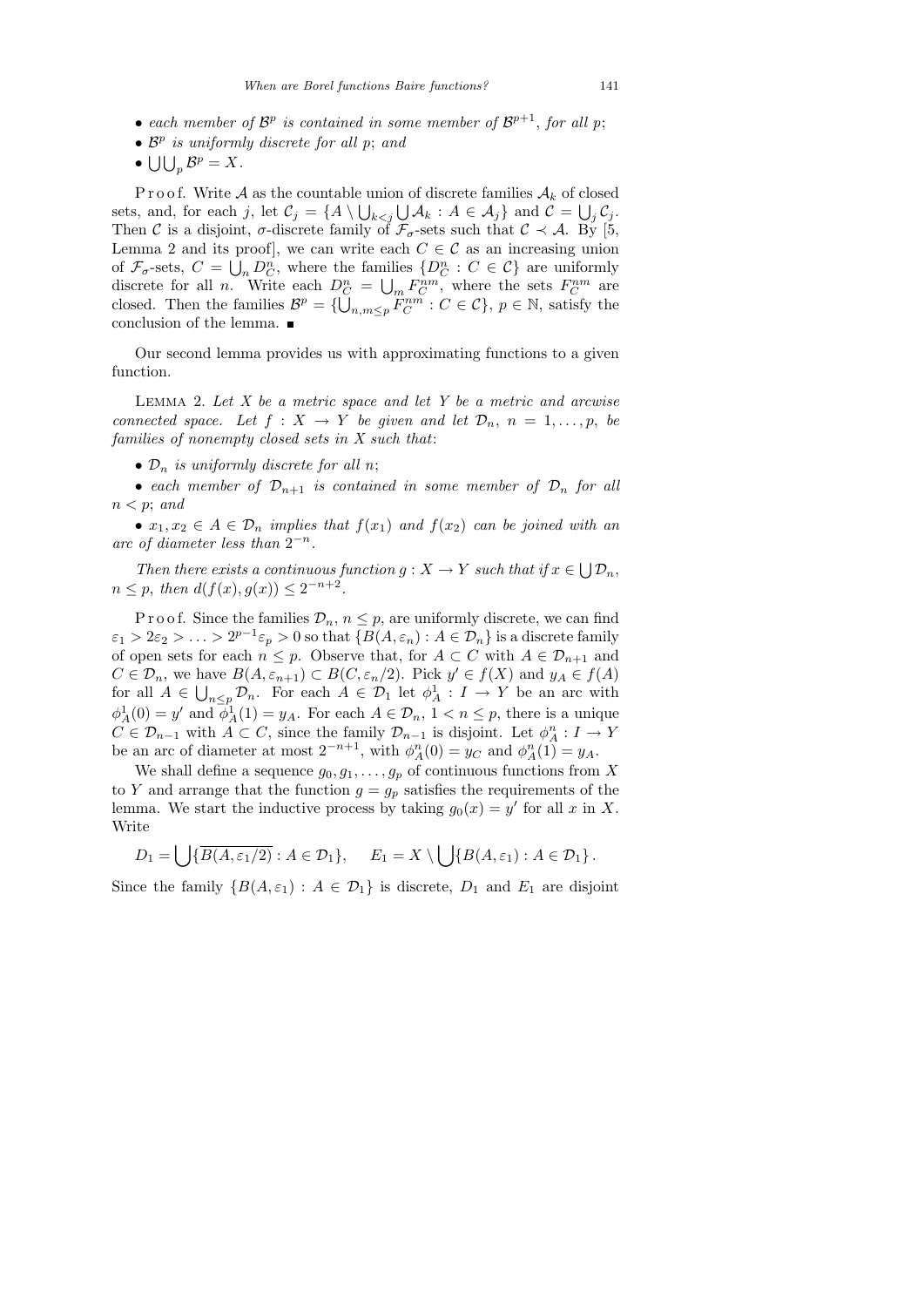closed sets. Write

$$
h_1(x) = \frac{d(x, E_1)}{d(x, D_1) + d(x, E_1)}
$$

,

so that  $h_1$  is a continuous function on X taking value 1 on  $D_1$  and 0 on  $E_1$ . Set

$$
g_1(x) = \begin{cases} g_0(x) = y' & \text{on } E_1, \\ y_A & \text{on } \overline{B(A, \varepsilon_1/2)} \text{ for each } A \in \mathcal{D}_1, \\ \phi_A^1 \circ h_1(x) & \text{on } B(A, \varepsilon_1) \setminus \overline{B(A, \varepsilon_1/2)} \text{ for each } A \in \mathcal{D}_1. \end{cases}
$$

Since the sets  $E_1$ ,  $\overline{B(A,\varepsilon_1/2)}$ ,  $B(A,\varepsilon_1)\setminus\overline{B(A,\varepsilon_1/2)}$ , for  $A\in\mathcal{D}_1$ , are disjoint with union X, the function  $g_1$  is well-defined. We verify that  $g_1$  is continuous on X. For  $x_0 \in X$  we can choose a neighbourhood N of  $x_0$  that meets at most one set of the family  $\{B(A, \varepsilon_1) : A \in \mathcal{D}_1\}$ . If N meets none of these sets then  $g_1(x) = g_0(x)$  for x in N, and  $g_1$  is continuous at  $x_0$ . Suppose that N meets  $\overline{B(A,\varepsilon_1)}$  for some A in  $\mathcal{D}_1$ , but meets no  $\overline{B(A',\varepsilon_1)}$  with  $A' \in \mathcal{D}_1$ ,  $A' \neq A$ . Then, on  $N \setminus \overline{B(A, \varepsilon_1)}$ ,  $h_1$  takes value 0 and  $g_1$  takes value y'. Thus  $g_1(x) = \phi_A^1 \circ h_1(x)$ , both on  $\overline{B(A, \varepsilon_1)}$  and on  $N \setminus \overline{B(A, \varepsilon_1)}$ , and so on N. Hence  $g_1$  is again continuous at  $x_0$ .

In particular,  $g_1$  is a continuous function on X, with

$$
g_1(x) = \begin{cases} g_0(x) & \text{on } E_1 = X \setminus \bigcup \{B(A, \varepsilon_1) : A \in \mathcal{D}_1\}, \\ y_A & \text{on } \overline{B(A, \varepsilon_1/2)} \text{ for each } A \in \mathcal{D}_1. \end{cases}
$$

Now suppose that for some  $n, 1 \leq n < p$ , we have defined continuous functions  $g_1, \ldots, g_n$  on X so that

$$
g_n(x) = \begin{cases} g_{n-1}(x) & \text{on } E_n = X \setminus \bigcup \{ B(A, \varepsilon_n) : A \in \mathcal{D}_n \}, \\ y_A & \text{on } \overline{B(A, \varepsilon_n/2)} \text{ for each } A \in \mathcal{D}_n. \end{cases}
$$

Write

$$
E_{n+1} = X \setminus \bigcup \{ B(A, \varepsilon_{n+1}) : A \in \mathcal{D}_{n+1} \},
$$
  

$$
D_{n+1} = \bigcup \{ \overline{B(A, \varepsilon_{n+1}/2)} : A \in \mathcal{D}_{n+1} \}.
$$

Since the family  $\{B(A, \varepsilon_{n+1}) : A \in \mathcal{D}_{n+1}\}$  is discrete,  $E_{n+1}$  and  $D_{n+1}$  are disjoint closed sets. Hence

$$
h_{n+1}(x) = \frac{d(x, E_{n+1})}{d(x, D_{n+1}) + d(x, E_{n+1})}
$$

is a continuous function on X taking value 1 on  $D_{n+1}$  and 0 on  $E_{n+1}$ . Take

$$
g_{n+1}(x) = \begin{cases} g_n(x) & \text{on } E_{n+1}, \\ y_A & \text{on } B(A, \varepsilon_{n+1}/2) \text{ for } A \in \mathcal{D}_{n+1}, \\ \phi_A^{n+1} \circ h_{n+1} & \text{on } B(A, \varepsilon_{n+1}) \setminus \overline{B(A, \varepsilon_{n+1}/2)} \text{ for } A \in \mathcal{D}_{n+1}. \end{cases}
$$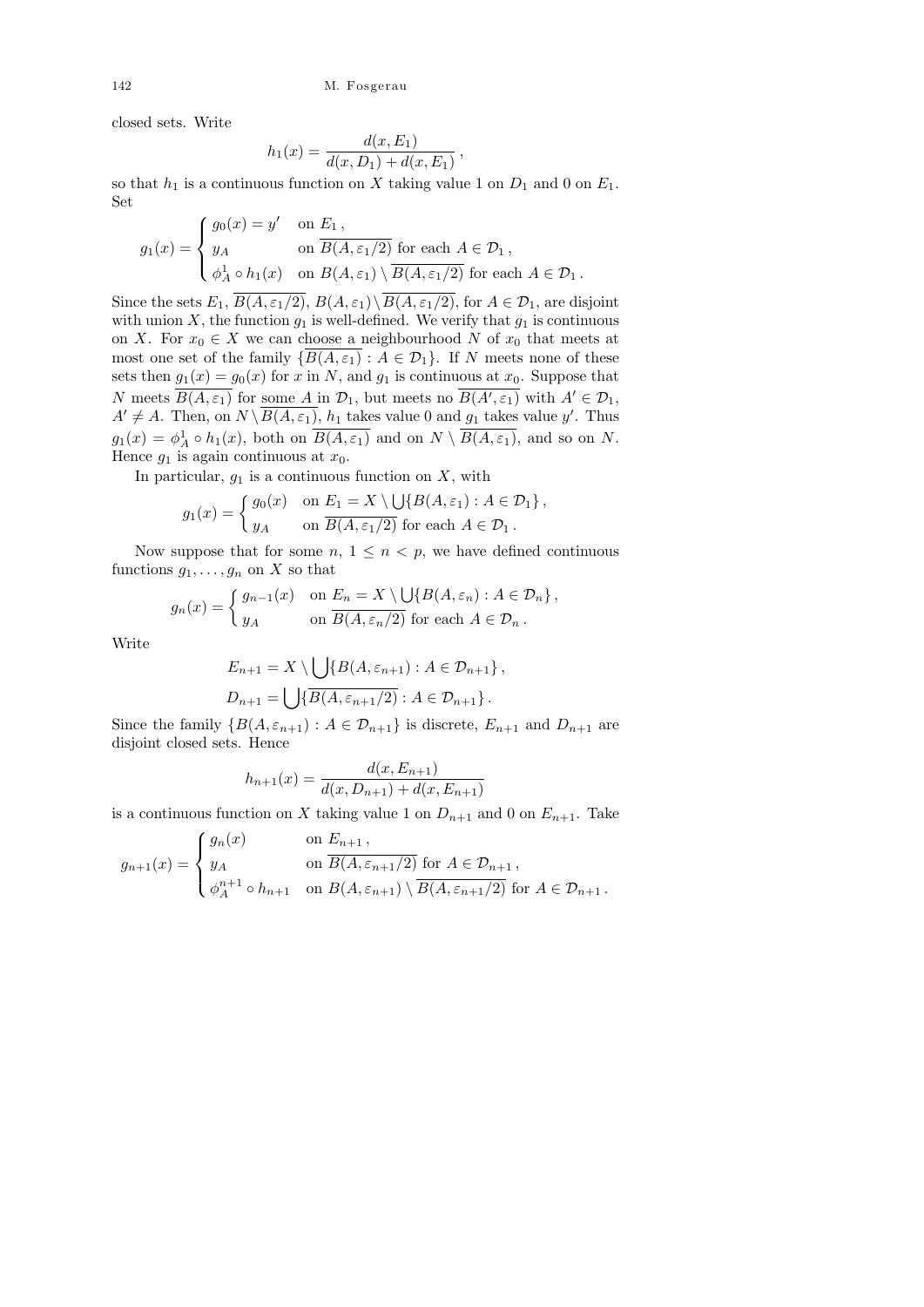Since we have assigned values to  $g_{n+1}$  on a family of disjoint sets with union X, the function  $g_{n+1}$  is well-defined. We verify that it is continuous on X. Let  $x_0$  be any point of X. If  $x_0$  belongs to none of the sets of the discrete family  $\{B(A, \varepsilon_{n+1}) : A \in \mathcal{D}_{n+1}\}$  of closed sets we can choose a neighbourhood N of  $x_0$  that meets none of these sets. Then  $g_{n+1}(x) = g_n(x)$ on N and so  $g_{n+1}$  is continuous at  $x_0$ . Suppose now that  $x_0 \in \overline{B(A, \varepsilon_{n+1})}$ for some  $A \in \mathcal{D}_{n+1}$ . Then  $x_0 \in B(C, \varepsilon_n/2)$  for just one C in  $\mathcal{D}_n$ . Now we can take N to be a neighbourhood of  $x_0$  contained in  $B(C, \varepsilon_n/2)$  that necessarily meets  $\overline{B(A, \varepsilon_{n+1})}$  but meets no set  $\overline{B(A', \varepsilon_{n+1})}$  with  $A' \in \mathcal{D}_{n+1}$ ,  $A' \neq A$ . Now on  $N \setminus B(A, \varepsilon_{n+1}) \subset E_{n+1}, h_{n+1}$  takes value 0 and  $g_{n+1}(x) =$  $g_n(x) = y_C$ , since  $N \subset B(C, \varepsilon_n/2)$ , and so

(\*) 
$$
g_{n+1}(x) = \phi_A^{n+1} \circ h_{n+1}(x).
$$

The same is true on  $N \cap B(A, \varepsilon_{n+1}) \setminus \overline{B(A, \varepsilon_{n+1}/2)}$ . Further, on  $B(A, \varepsilon_{n+1}/2)$ ,  $h_{n+1}(x)$  takes value 1 and  $g_{n+1}(x)$  takes value  $y_A$  so that (\*) holds again. Thus it holds on N and  $g_{n+1}$  is continuous at  $x_0$ . It follows, in particular, that whenever  $g_{n+1}(x) \neq g_n(x)$  we have

$$
g_{n+1}(x) = \phi_A^{n+1} \circ h_{n+1}(x)
$$
 and  $g_n(x) = y_C$ .

Since the arc in Y given by  $\phi_A^{n+1}(t)$ ,  $0 \le t \le 1$ , is of diameter at most  $2^{-n}$ , we have

$$
d(g_{n+1}(x), g_n(x)) \le 2^{-n},
$$

for all  $x$  in  $X$ .

Proceeding inductively in this way we define continuous functions  $q_0, q_1$ ,  $\ldots$ ,  $g_p = g$  on X satisfying

$$
g_n(x) = y_A
$$
 for  $x \in A \in \mathcal{D}_n$  and  $1 \le n \le p$ ,

and

$$
d(g_n(x), g_{n+1}(x)) \le 2^{-n}
$$
 for  $x \in X$  and  $1 \le n < p$ .

Thus

$$
d(g(x), g_n(x)) \le 2^{-n} + 2^{-n-1} + \ldots + 2^{-p+1} \le 2^{-n+1}
$$

for  $x \in X$  and  $1 \leq n \leq p$ . Now, if  $x \in A \in \mathcal{D}_n$ ,  $1 \leq n \leq p$ , we have

$$
d(g(x), y_A) = d(g(x), g_n(x)) \le 2^{-n+1}.
$$

Since  $y_A \in f(A)$  and any two points of  $f(A)$  can be joined by an arc of diameter less than  $2^{-n}$ , we have

$$
d(f(x), y_A) \leq 2^{-n}.
$$

Hence  $d(f(x), g(x)) \leq 2^{-n+2}$  as required.

THEOREM 1. Let  $X$  be a metric space and let  $Y$  be an arcwise connected and locally arcwise connected metric space. Then  $\mathcal{B}o_1(X,Y) \cap \Sigma(X,Y) =$  $Ba_1(X, Y)$ .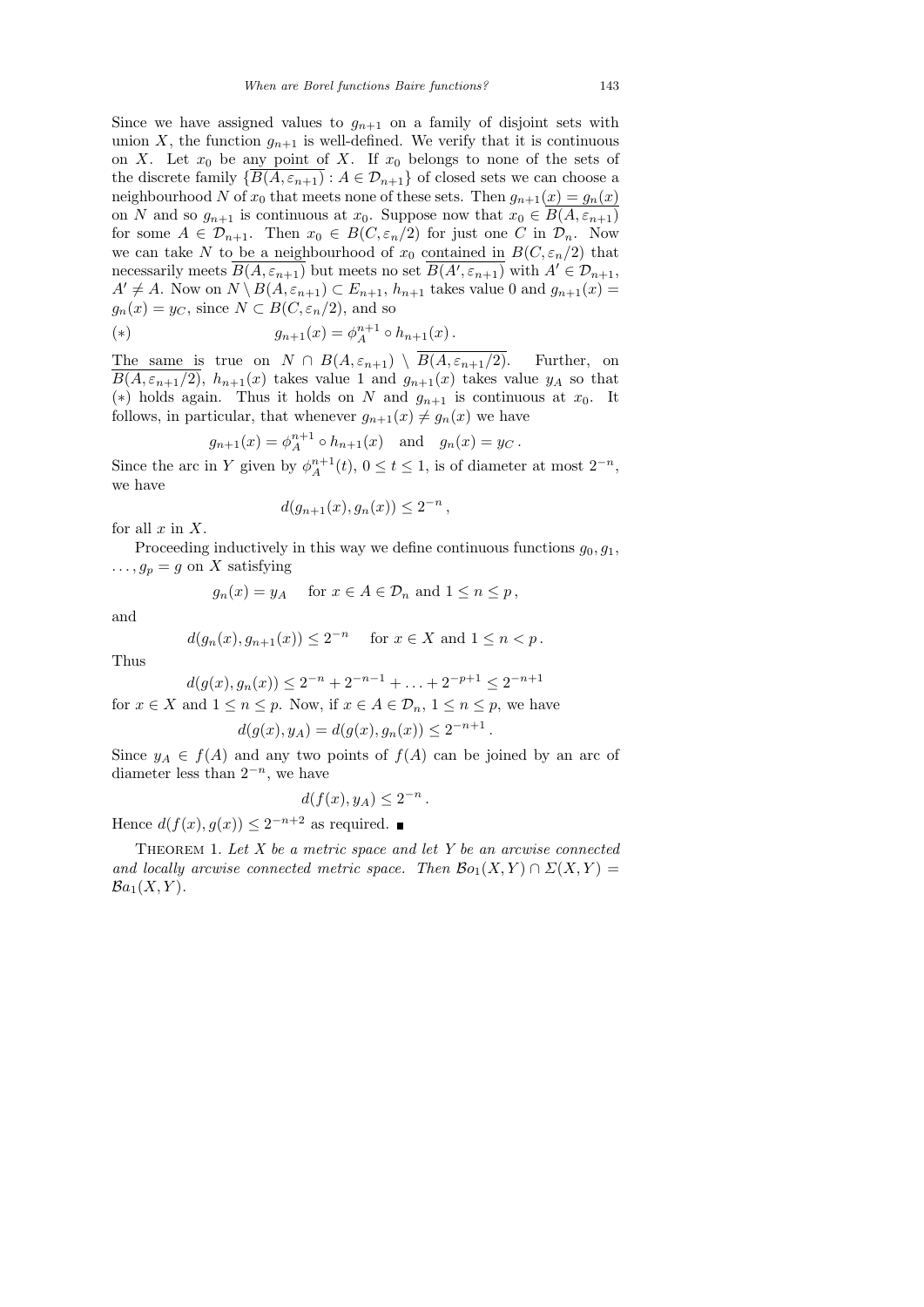P r o o f. Every first Baire class function is  $\sigma$ -discrete and of first Borel class, so let  $f \in \mathcal{B}o_1(X, Y) \cap \Sigma(X, Y)$ . We shall define a sequence of continuous functions, converging pointwise to  $f$ .

Using local arcwise connectedness find, for each  $y \in Y$  and each n, an open neighbourhood  $U_n(y)$  of y such that any two points of  $U_n(y)$  can be joined with an arc of diameter at most  $2^{-n}$ .

Since f is  $\sigma$ -discrete and of first Borel class, it has a  $\sigma$ -discrete closed base, which we will denote by A. For each n define  $A_n = \{A \in \mathcal{A} : \exists y \in Y\}$  $f(A) \subseteq U_n(y)$ . Note that  $\bigcup \mathcal{A}_n = X$  for each n.

For each n apply Lemma 1 to the family  $\mathcal{A}_n$  to find families  $\mathcal{B}_n^p$  of closed sets satisfying:

• each member of  $\mathcal{B}_n^p$  is contained in some member of  $\{f^{-1}(U_n(y))\}$ :  $y \in Y$ ;

• each member of  $\mathcal{B}_n^p$  is contained in some member of  $\mathcal{B}_n^{p+1}$ ;

•  $\mathcal{B}_n^p$  is uniformly discrete for all  $p$ ; and

•  $\bigcup_{p} \mathcal{B}_{n}^{p}$  is a cover of X (for all n).

We shall use these families to construct a new set of families of closed sets by defining, for all  $p$  and  $n$ ,

$$
\mathcal{D}_n^p = \{ A_1 \cap \ldots \cap A_n : A_m \in \mathcal{B}_m^p \text{ for all } m \leq n \}.
$$

Note that  $\mathcal{D}_n^p$  is uniformly discrete, that each member of  $\mathcal{D}_{n+1}^p$  is contained in some member of  $\mathcal{D}_n^p$  and that  $\bigcup_p \mathcal{D}_n^p$  covers X for all n. For each p apply Lemma 2 to f and the families  $\mathcal{D}_n^{\tilde{p}}$ ,  $n \leq p$ , to get continuous functions  $g_p$ :  $X \to Y$  such that, whenever  $x \in \bigcup_{n \leq p} \mathcal{D}_n^p$  and  $p \geq n$ , then  $d(f(x), g_p(x))$  $\leq 2^{-n+2}$ .

The sequence  $\{g_p\}$  converges pointwise to f. To see this let  $\varepsilon > 0$  and  $x \in X$  be given. Find n such that  $2^{-n+2} \leq \varepsilon$  and find  $p \geq n$  such that  $x \in \bigcup \mathcal{D}_n^p$ . Then  $d(f(x), g_q(x)) \leq \varepsilon$  for all  $q \geq p$ .

We now show that the converse of Theorem 1 is true when  $X$  is the unit interval  $I$  and  $Y$  is complete. This will be done through a series of lemmas.

LEMMA 3. Assume  $\mathcal{B}a_1(I, Y) = \mathcal{B}o_1(I, Y)$  where Y is a metric space. Then for all  $\varepsilon > 0$  and all  $y \in Y$  there exists an open neighbourhood  $U(y)$ of y such that, for all nonempty open subsets  $U_0$ ,  $U_1$  of  $U(y)$ , there exists  $\phi \in \mathcal{B}a_0(I, Y)$  with  $\phi(i) \in U_i$  for  $i = 0, 1$  and  $\text{diam }\phi(I) \leq \varepsilon$ .

P r o o f. Assume the statement is not true. Then we can find  $\varepsilon > 0$  and  $y \in Y$  such that, in all open balls  $B(y, 2^{-n} \varepsilon)$ , there exist two nonempty open sets  $U(n, 0)$  and  $U(n, 1)$  with the property that every arc  $\phi \in \mathcal{B}a_0(I, Y)$  with  $\phi(i) \in U(n, i)$  for  $i = 0, 1$  satisfies diam  $\phi(I) > \varepsilon$ . For each n and i pick a point  $y(n, i) \in U(n, i)$ .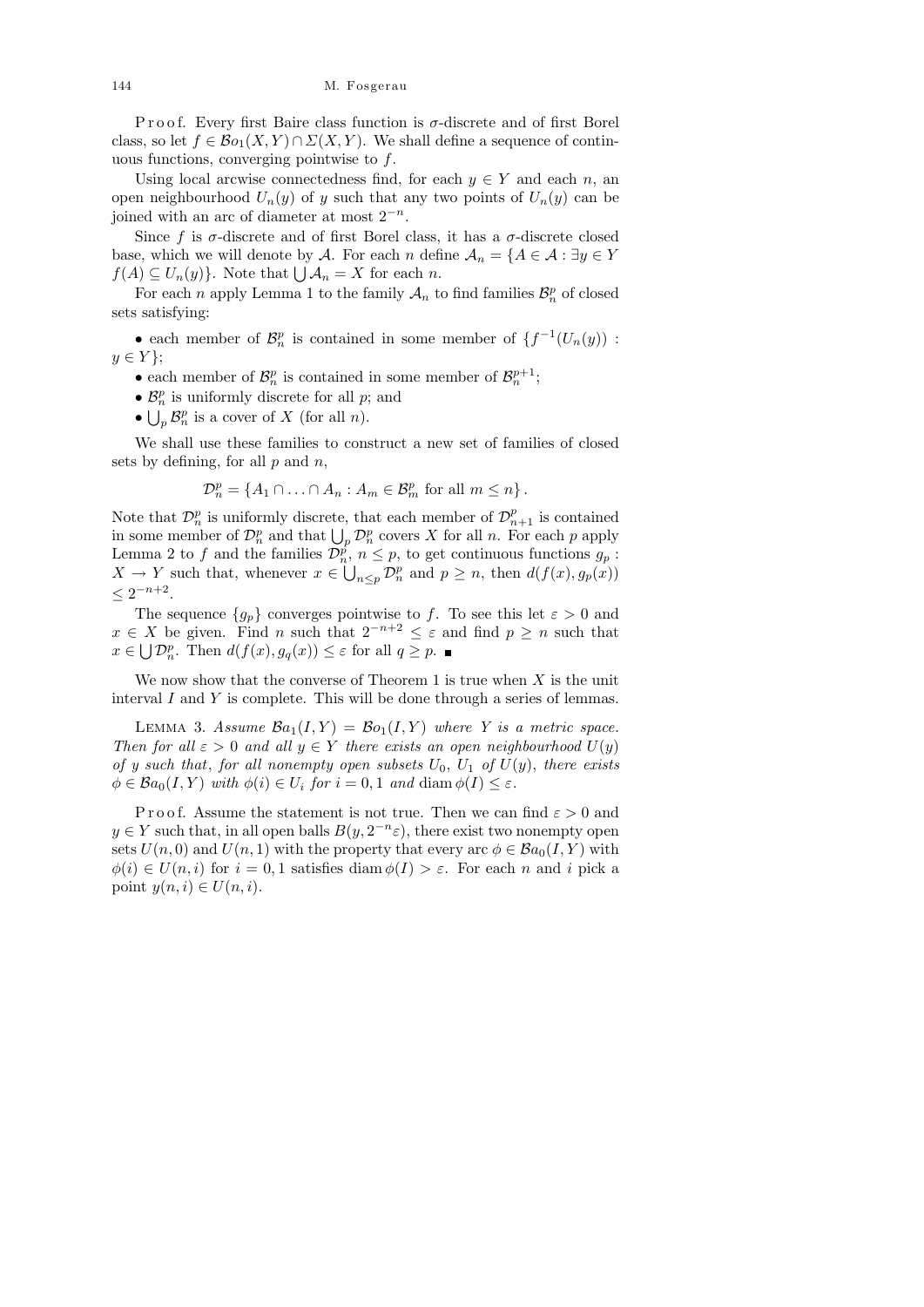Let  $\alpha : \mathbb{N} \times \{0,1\} \to \mathbb{Q}$  be a 1-1 map such that for any open interval  $(t_0, t_1) \subset I$  there exists n with  $t_0 < \alpha(n, 0) < \alpha(n, 1) < t_1$ . Define the function  $f: I \to Y$  by

$$
f(t) = \begin{cases} y & \text{if } t \in I \setminus \alpha(\mathbb{N} \times \{0, 1\}), \\ y(n, i) & \text{if } t = \alpha(n, i), (n, i) \in \mathbb{N} \times \{0, 1\}. \end{cases}
$$

Note that  $f(I)$  is contained in  $B(y, \varepsilon/2)$ . Since the  $y(n, i)$  converge to y, the function  $f$  is of the first Borel class, and so, by assumption, there exists a sequence  $\{\phi_k\} \subset \mathcal{B}a_0(I, Y)$  converging pointwise to f.

Define for each m the set  $H_m = \bigcup_{k \ge m} \phi_k^{-1}(Y \setminus \overline{B(y, \varepsilon/2)})$ . Then each  $H_m$  is open and dense. To see this let  $0 \le t_0 < t_1 \le 1$  and find n such that  $t_0 < \alpha(n,0) < \alpha(n,1) < t_1$ . The sequence  $\{\phi_k\}$  converges pointwise to f, so we can find  $k \geq m$  so large that  $\phi_k(\alpha(n,i)) \in U(n,i)$  for  $i = 0,1$ . By the definition of  $U(n, i)$ ,  $i = 0, 1$ , we have diam  $\phi_k(\alpha(n, 0), \alpha(n, 1)) > \varepsilon$ . So there exists  $t_2 \in (\alpha(n, 0), \alpha(n, 1))$  such that  $\phi_k(t_2) \in Y \setminus \overline{B(y, \varepsilon/2)}$ .

Using the Baire category theorem we get  $\bigcap_m H_m \neq 0$ , which contradicts  $\bigcap_m H_m \subseteq f^{-1}(Y \setminus B(y,\varepsilon/2)) = \emptyset.$ 

LEMMA 4. Let Y be complete. Then Y is locally arcwise connected if and only if for all  $\varepsilon > 0$  and for all  $y \in Y$  there exists an open neighbourhood U of y such that for all nonempty open sets  $U_0, U_1 \subset U$  there exists an arc of diameter less than  $\varepsilon$  starting in  $U_0$  and ending in  $U_1$ .

P r o o f. The "only if" part is trivial. To show the "if" part let  $\varepsilon > 0$ ,  $y \in Y$  and let U be an open neighbourhood of y such that any two nonempty open sets  $U_0, U_1$  contained in U can be joined with an arc of diameter less than  $\varepsilon/3$  starting in  $U_0$  and ending in  $U_1$ . Let  $V \subset Y$  be obtained from U by adding to U all arcs intersecting U and having diameter less than  $\varepsilon/3$ . We prove that V is connected. Indeed, if  $V = G_0 \cup G_1$ , where  $G_0$  and  $G_1$ are nonempty, disjoint relatively open subsets of  $V$ , then each arc in  $V$  lies in either  $G_0$  or in  $G_1$ . Since each point of  $V \setminus U$  lies, by definition, on an arc in V that intersects U, it follows that  $U \cap G_0 \neq \emptyset$  and  $U \cap G_1 \neq \emptyset$ . Since  $U \cap G_0$  and  $U \cap G_1$  are open sets, we can find an arc of diameter less than  $\varepsilon/3$  joining  $U \cap G_0$  and  $U \cap G_1$ . By definition this arc lies in V, which is impossible since it intersects both  $G_0$  and  $G_1$ . Finally, we observe that diam  $U \leq \varepsilon/3$ , hence diam  $V \leq 2\varepsilon/3 < \varepsilon$ , which shows that V is a connected neighbourhood of y of diameter less than  $\varepsilon$ .

Now [11, Theorem 1, p. 254] shows that Y is locally arcwise connected.  $\blacksquare$ 

LEMMA 5. Let Y be complete and assume that  $\mathcal{B}a_1(I, Y) = \mathcal{B}o_1(I, Y)$ . Then Y is arcwise connected.

P r o o f. Let  $y_0, y_1 \in Y$ . We shall define an arc joining these two points. Use Lemmas 3 and 4 to find open neighbourhoods  $U_0, U_1$  of  $y_0$  and  $y_1$ ,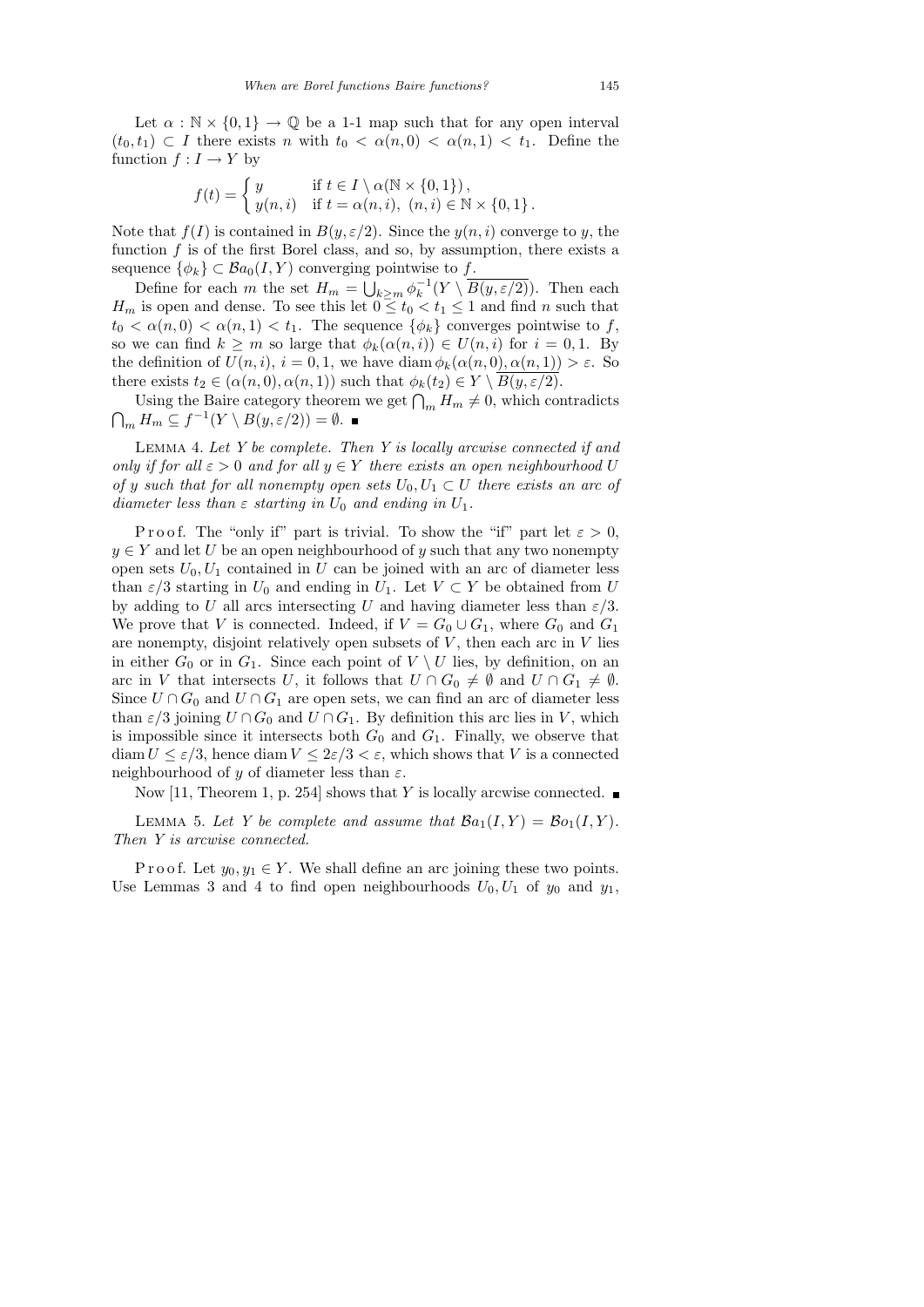respectively, such that any pair of points of  $U_0$  can be joined with an arc, and likewise for  $U_1$ .

The function

$$
f(t) = \begin{cases} y_0 & \text{if } t = 0, \\ y_1 & \text{if } t > 0, \end{cases}
$$

from  $I$  to  $Y$  is of first Borel class. By assumption  $f$  is then of first Baire class, so there exists an arc  $\phi \in Ba_0(I, Y)$  with  $\phi(i) \in U_i$  for  $i = 0, 1$ . Join  $y_0$  to  $\phi(0)$  and  $\phi(1)$  to  $y_1$  with arcs. Then these three arcs together join  $y_0$ and  $y_1$ .

THEOREM 2. Let Y be complete metric. Then the following three statements are equivalent:

- (i) Y is connected and locally connected;
- (ii)  $Ba_1(I, Y) = Bo_1(I, Y)$ ; and
- (iii)  $Ba_1(X, Y) = Bo_1(X, Y) \cap \Sigma(X, Y)$  for all metric spaces X.

 $R$ e m a r k. The implication: Y is arcwise connected and locally arcwise connected  $\Rightarrow$  (iii) is the statement of Theorem 1 which does not assume that Y is complete.

P r o o f. Theorem 1, p. 254 in [11] shows that (i) implies that Y is locally arcwise connected. This again implies that  $Y$  is arcwise connected. To see this let  $y \in Y$  and let U be the union of all arcs going through y. Since Y is locally arcwise connected  $U$  is a nonempty clopen set. Since  $Y$  is connected we conclude that  $U$  equals  $Y$ , and hence that  $Y$  is arcwise connected. Now, to obtain the conclusion of the theorem, combine Lemmas 3–5 and Theorem 1 and note that every function from I to Y is  $\sigma$ -discrete.

Note that the proofs of Lemmas  $3$  and  $5$  still work when  $I$  is replaced by a metric space  $X$  containing a homeomorphic copy of  $I$ . Therefore we immediately get the following corollary.

COROLLARY. Let  $X$  be a metric space that contains a homeomorphic copy of I. Let Y be a complete metric space. Then  $\mathcal{B}a_1(X,Y) = \mathcal{B}o_1(X,Y) \cap$  $\Sigma(X, Y)$  if and only if Y is locally connected and connected.

R e m a r k. The remark after Theorem 2 applies here as well.

Next we shall look at some examples. The first will show that Lemmas 4 5 fail to be true in general if Y is not complete, and that it is not enough to assume that Y is a  $K_{\sigma}$ -set in a complete separable metric space to obtain the conclusions of the lemmas.

We will be working in the Hilbert cube  $I^{\mathbb{N}}$ , equipped with the complete metric  $d((t_i), (s_i)) = \sum_i 2^{-i} |t_i - s_i|$ , and we will let  $\pi_i$  be the projection on the ith coordinate.

EXAMPLE 1. There exists a  $K_{\sigma}$ -set  $Y \subset I^{\mathbb{N}}$  such that: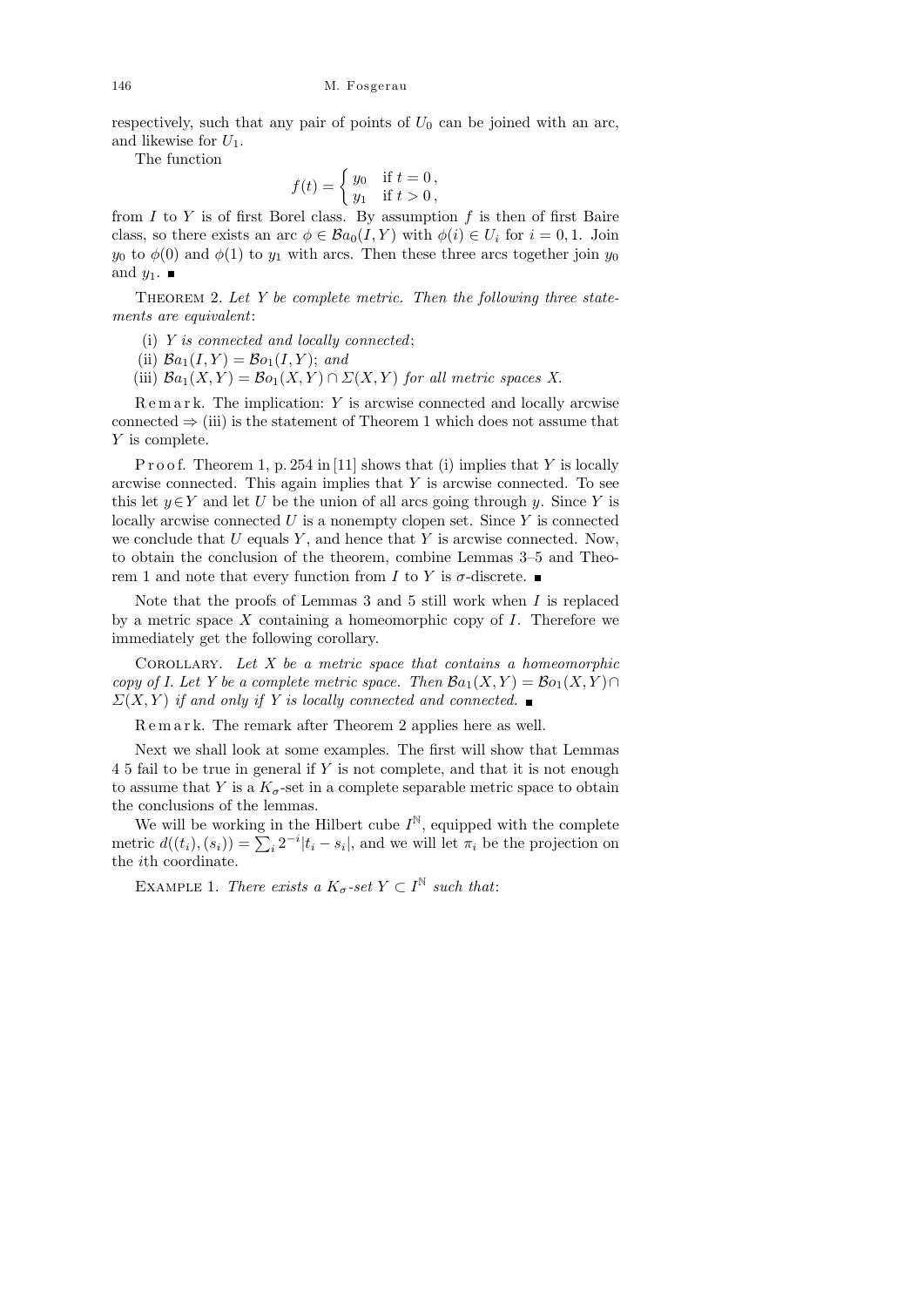- (i)  $\mathcal{B}o_1(X, Y) = \mathcal{B}a_1(X, Y)$  for all metric spaces X; and
- (ii)  $Y$  is not locally arcwise connected nor arcwise connected.

For all p let  $Y_p = \{(t_i) \in I^{\mathbb{N}} : t_p = 1, t_i = 0 \; \forall i > p\}$ . Then  $\{Y_p : p \in \mathbb{N}\}\$ is a countable and disjoint collection of compact sets. Define  $Y = \bigcup_p Y_p$ .

(i) Let  $f \in \mathcal{B}o_1(X, Y)$ . Then  $\pi_k \circ f \in \mathcal{B}o_1(X, I)$  for each k, since the projection is continuous. By Theorem 1 there exist sequences  ${g_k^m} \subseteq \mathcal{B}a_0(X, I)$ of continuous functions converging pointwise to  $\pi_k \circ f$  for each k. Now  $g^m = (g_1^m, g_2^m, \ldots, g_m^m, 1, 0, 0, \ldots)$  is a continuous function from X to  $Y_{m+1}$ and  $\{g^m\}$  converges pointwise to f.

(ii) Let  $\phi: I \to Y$  be an arc. Then  $\phi^{-1}(Y_p) \neq \emptyset$  for exactly one p for otherwise we could write  $I$  as a disjoint union of countably many but at least two nonempty closed sets, which is impossible by the Sierpinski Theorem in [3, p. 440]. This shows that  $Y$  is not arcwise connected. In fact, it also shows that  $Y$  is not locally arcwise connected, for any open nonempty subset of  $Y$ intersects infinitely many of the sets  $\{Y_p : p \in \mathbb{N}\}\$  and, as we have just seen, a pair of points that do not lie in one of these sets cannot be joined with an arc.

If a metric space Y satisfies  $\mathcal{B}a_1(I, Y) = \mathcal{B}o_1(I, Y)$ , then Y must have the following two properties which we call  $(P<sup>1</sup>)$  and  $(P<sup>2</sup>)$ .

- $(P<sup>1</sup>)$ For all finite sequences of nonempty open sets  $U_1, \ldots, U_n \subset Y$  there exists an arc  $\phi \in \mathcal{B}a_0(I, Y)$  such that  $\phi^{-1}(U_i) \neq \emptyset$  for all  $i \leq n$ .
- $(P<sup>2</sup>)$ For all  $\varepsilon > 0$  and all  $y \in Y$  there exists an open neighbourhood U of y such that, for all finite sequences of nonempty open sets  $U_1, \ldots, U_n \subset$ U, there exists an arc  $\phi \in Ba_0(I, Y)$  such that  $\phi^{-1}(U_i) \neq \emptyset$  for all  $i \leq n$  and such that diam  $\phi(I) \leq \varepsilon$ .

That  $(P<sup>1</sup>)$  must hold can be shown with an argument similar to that in the proof of Lemma 5, and that  $(P^2)$  must hold can be shown along the lines of the proof of Lemma 3.

Conversely, if a complete space Y satisfied  $(P<sup>1</sup>)$  and  $(P<sup>2</sup>)$  then by Lemma 4 it would be arcwise connected and locally arcwise connected. If Y were also separable, then we would have  $\mathcal{B}a_1(X,Y) = \mathcal{B}o_1(X,Y)$  for all metric spaces  $X$ . The next example shows that this conclusion fails when Y is not complete. Indeed, it shows that the conclusion fails for a space that satisfies ( $P<sup>1</sup>$ ) and ( $P<sup>2</sup>$ ) and is a  $K_{\sigma}$ -set in a complete separable metric space.

EXAMPLE 2. There exists a  $K_{\sigma}$ -subset Y of  $I^{\mathbb{N}}$  satisfying  $(P^1)$  and  $(P^2)$ but where  $\mathcal{B}a_1(I, Y) \neq \mathcal{B}o_1(I, Y)$ .

We shall construct the set Y. Consider the following subsets of  $I^{\mathbb{N}}$ :

$$
Y_p^1 = \{(t_i) \in I^{\mathbb{N}} : t_p = 1, t_i = 0 \; \forall i > p\},\
$$
  

$$
Y_p^2 = \{(t_i) \in I^{\mathbb{N}} : t_p = 1/2, t_i = 0 \; \forall i > p\}.
$$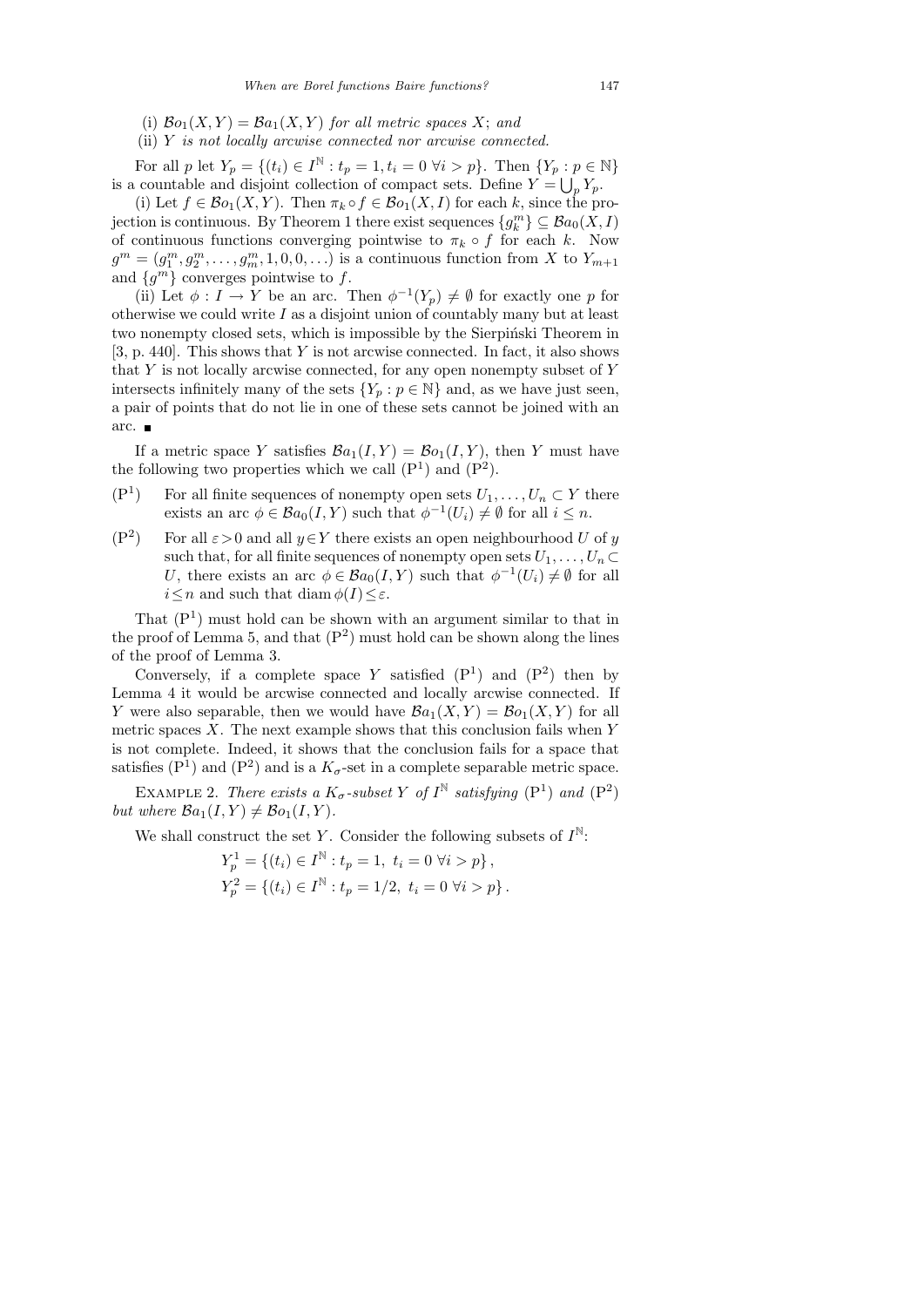These sets are disjoint. To see this assume that  $Y_{p_1}^{j_1} \cap Y_{p_2}^{j_2}$  is nonempty. We cannot have  $p_1 \neq p_2$  because of the restriction on the last nonzero coordinate. For the same reason we cannot have  $j_1 \neq j_2$ .

The space  $I^{\mathbb{N}}$  has a countable base of sets of the form

$$
O_1 \times \ldots \times O_k \times I \times I \times \ldots
$$

with  $O_1, \ldots, O_k$  nonempty open subsets of I, so the set of all finite sequences of sets from this base is countable. We denote it by

$$
\{(U_1^i, U_2^i, \ldots, U_{\sigma(i)}^i) : i \in \mathbb{N}\}.
$$

Note that the function  $\sigma : \mathbb{N} \to \mathbb{N}$  determines the length of each of the finite sequences.

For each *i* there exists a  $q(i)$  such that  $\pi_q(U_j^i) = I$  for all  $q \geq q(i)$  and all  $j \leq \sigma(i)$ . Let  $p(1) = \max\{q(1), 3\}$  and define inductively  $p(i + 1) =$  $\max\{q(i + 1), p(i) + 1\}.$  Then  $\{p(i)\}\$ is a strictly increasing sequence of integers, all greater than 3, and such that  $U_j^i \cap Y_{p(i)}^1 \neq \emptyset$  and  $U_j^i \cap Y_{p(i)}^2 \neq \emptyset$ for all i and  $j \leq \sigma(i)$ . To see this fix i and j and write  $U_j^i = V \times I^{\mathbb{N}}$ where V is an open subset of  $I^{p(i)-1}$ . Let  $(t_1,\ldots,t_{p(i)-1}) \in V$ . Then  $(t_1, \ldots, t_{p(i)-1}, 1, 0, 0, \ldots) \in U^i_j \cap Y^1_{p(i)}$  and  $(t_1, \ldots, t_{p(i)-1}, 1/2, 0, 0, \ldots) \in$  $U_j^i \cap Y_{p(i)}^2$ .

For each i and  $j \leq \sigma(i)$  pick a point  $u_j^i \in U_j^i \cap Y_{p(i)}^1$ . For all i let  $y^{i} = (0, 1, 0, 0, \ldots, 0, 1, 0, 0, \ldots)$ , where the second 1 is the  $p(i)$ th coordinate. Note that the distance between  $y^i$  and  $y = (0, 1, 0, 0, ...)$  is  $2^{-p(i)}$ , and that  $2^{-p(i)} \leq 2^{-3}$  for all *i*.

For each i we define a continuous piecewise linear function  $\phi_i^1: I \to Y_{p(i)}^1$ by

$$
\phi_i^1(t) = \begin{cases}\ny^i & \text{if } t \leq \frac{1}{2\sigma(i)}, \\
y^i + \left(t - \frac{j}{\sigma(i)} + \frac{1}{2\sigma(i)}\right)2\sigma(i)(u_j^i - y^i) & \text{if } \frac{j}{\sigma(i)} - \frac{1}{2\sigma(i)} < t \leq \frac{j}{\sigma(i)}, \ j \leq \sigma(i) - 1, \\
u_j^i + \left(t - \frac{j}{\sigma(i)}\right)2\sigma(i)(y^i - u_j^i) & \text{if } \frac{j}{\sigma(i)} < t \leq \frac{j}{\sigma(i)} + \frac{1}{2\sigma(i)}.\n\end{cases}
$$

Note that  $Y_{p(i)}^1$  is convex and that  $\phi_i^1(I)$  is the union of  $\sigma(i)$  straight-line segments joining  $y^i$  to the points  $u_j^i$ .

Let  $N = \{i \in \mathbb{N} : \text{diam}(\bigcup_{j \leq \sigma(i)} U_j^i) \leq 1/2\}$ . For each  $i \in N$  let  $\phi_i^2$ :  $I \to Y_{p(i)}^2$  be a piecewise linear continuous function satisfying:

- $\phi_i^2(I) \cap U_j^i \neq \emptyset \,\,\forall j \leq \sigma(i);$  and
- diam  $\phi_i^2(I) \leq \text{diam}(\bigcup_{j \leq \sigma(i)} U_j^i).$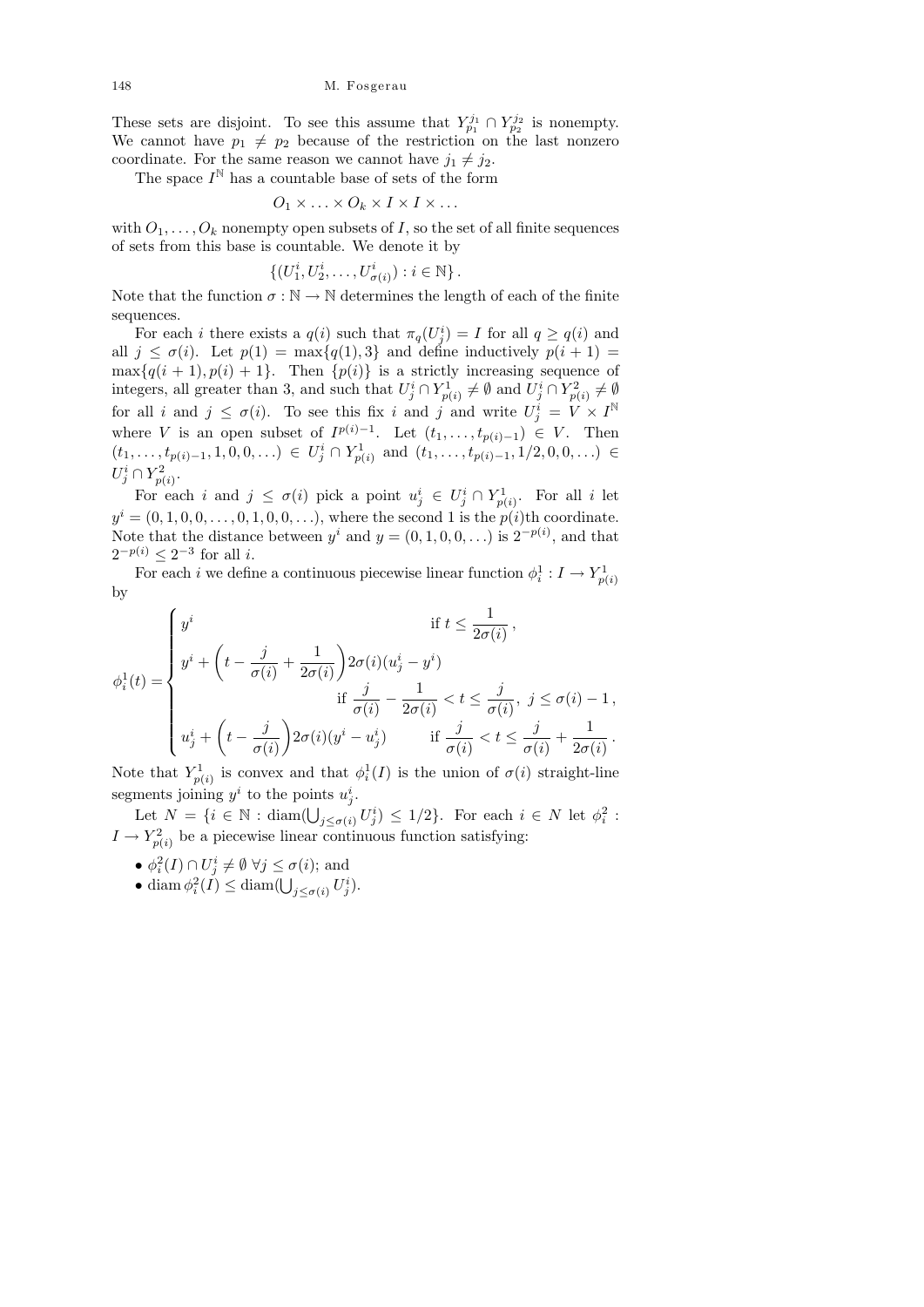We can construct these functions by the method used to construct the functions  $\phi_i^1$ .

The space providing the example is defined by

$$
Y = Y_2^1 \cup Y_2^2 \cup \bigcup_{i \in \mathbb{N}} \phi_i^1(I) \cup \bigcup_{i \in N} \phi_i^2(I).
$$

Note the following points:

• Y is a  $K_{\sigma}$ -set;

• any arc  $\psi(I) \subset Y$  must be contained in one of the disjoint sets of which Y is the union;

- the subset  $\{\phi_i^1(I)\}\$  of Y ensures that Y satisfies  $(P^1)$ ; and
- the subset  $\{\phi_i^2(I) : i \in N\}$  of Y ensures that Y satisfies (P<sup>2</sup>).

Let us assume that  $\mathcal{B}a_1(I, Y) = \mathcal{B}o_1(I, Y)$  and seek a contradiction to prove that Y is indeed the example. Define the first Borel class function  $f: I \to Y$  by

$$
f(t) = \begin{cases} (t, 1/2, 0, 0, \ldots) & \text{if } t < 1, \\ (1, 1, 0, 0, \ldots) & \text{if } t = 1. \end{cases}
$$

Then, by assumption, we can find a sequence  $\{\psi_n\} \subset \mathcal{B}a_0(I, Y)$  converging pointwise to f. For n sufficiently large the points  $\psi_n(0)$  and  $\psi_n(1)$  are near  $(t, 1/2, 0, 0, \ldots)$  and  $(1, 1, 0, 0, \ldots)$ . We may assume that  $\psi_n(I) \subseteq \bigcup_{i \in \mathbb{N}} \phi_i^1(I)$ for all n, for all arcs contained in one of the sets  $\phi_i^2(I)$ ,  $i \in \mathbb{N}$ , would have too small a diameter. In fact,  $\psi_n(I) \subseteq \phi_i^n(I)$  for some  $i = i(n)$ .

Let  $y = (0, 1, 0, 0, \ldots)$ , which is in  $Y_2^1$ , and for each m define  $H_m =$  $\bigcup_{n\geq m} \psi_n^{-1}(B(y,1/4))$ . Then clearly  $H_m$  is open and  $y^i \in B(y,1/4)$  for all  $\overline{i}$ . To see that  $H_m$  is also dense in [1/2, 1] let a and b be such that  $1/2 < a < b < 1$ . For  $\varepsilon$  sufficiently small there is no line that intersects  $B(f(a), \varepsilon), B(f(b), \varepsilon)$  and  $\{y\} \cup \bigcup_i \{y^i\}$ . However, for large *n* we have  $\psi_n(a) \in B(f(a), \varepsilon)$  and  $\psi_n(b) \in B(f(b), \varepsilon)$ . But  $\psi_n(I) \subseteq \phi_i^1(I)$  for some i, so, since  $\psi_n((a, b))$  cannot be contained in one of the linear segments of  $\phi_i^1(I)$ , we see that  $\psi_n((a, b))$  cannot lie on just one of the line segments making up  $\phi_i^1(I)$ . Therefore  $y^i \in \psi_n((a, b))$  and so  $\psi_n((a, b)) \cap B(y, 1/4) \neq \emptyset$ .

Hence each  $H_m$  is dense and open in [1/2, 1] and so  $\bigcap_m H_m \cap [1/2, 1] \neq$  $\emptyset$  by the Baire category theorem, which contradicts  $\bigcap_m H_m \cap [1/2,1] \subseteq$  $f^{-1}(\overline{B(y,1/4)}) = \emptyset$ . We conclude that  $\mathcal{B}a_1(I,Y) \neq \mathcal{B}o_1(I,Y)$  as required.  $\blacksquare$ 

Example 3. Consider the subset

 $M = \{(x, \sin(\pi/x)) : 0 < x \le 1\} \cup \{0\} \times [-1, 2] \cup [0, 1] \times \{2\} \cup \{1\} \times [0, 2]$ 

of  $\mathbb{R}^2$ . The space M is metric, separable, compact, complete, arcwise connected and a continuous image of the real line. But  $M$  is not locally arcwise connected and so, by Theorem 2, we have  $\mathcal{B}a_1(I, M) \neq \mathcal{B}o_1(I, M)$ .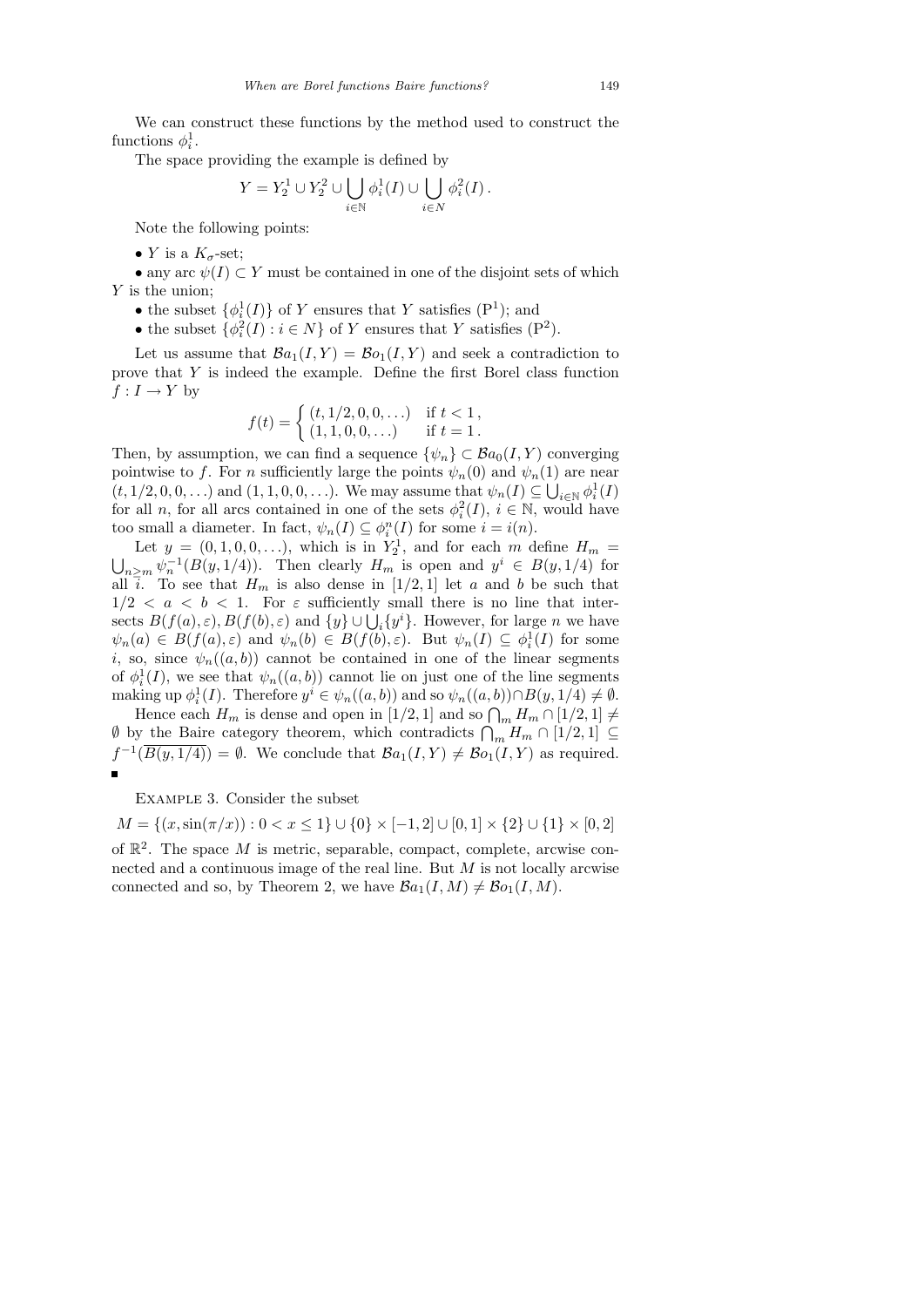## 4. Second Baire class functions

LEMMA 6. If  $\bigcup_{\alpha<\omega_1} \mathcal{B}a_{\alpha}(X,Y) = \bigcup_{\alpha<\omega_1} \mathcal{B}o_{\alpha}(X,Y)$ , then, for all  $q \in \mathbb{N}$ , for all sequences  $U_1, \ldots, U_q$  of nonempty open subsets of Y and for all sequences  $x_1, \ldots, x_q$  of distinct points of X, there exists a continuous function  $\phi: X \to Y$  with  $\phi(x_i) \in U_i$  for all  $i \leq q$ .

Proof. Let  $U_1, \ldots, U_q$  be a sequence of nonempty open subsets of Y and  $x_1, \ldots, x_q$  be a sequence of distinct points of X. Pick for each  $i \leq q$  a point  $y_i \in U_i$ . Define the  $\sigma$ -discrete first Borel class function

$$
f(x) = \begin{cases} y_i & \text{if } x = x_i, q \ge i > 1, \\ y_1 & \text{otherwise.} \end{cases}
$$

Then by assumption f is a Baire class  $\alpha$  function, for some  $\alpha < \omega_1$ , and  $f(x_i) \in U_i$  for all  $i \leq q$ .

Observe that, whenever a noncontinuous function g of Baire class  $\beta$ satisfies  $g(x_i) \in U_i$  for all  $i \leq q$ , then there exists  $\eta < \beta$  and a function h of Baire class  $\eta$  such that  $h(x_i) \in U_i$  for all  $i \leq q$ .

Apply this observation to f to get a function  $f_1$  of strictly lower Baire class than that of f, with  $f_1(x_i) \in U_i$  for all  $i \leq q$ . If  $f_1$  is continuous, then  $f_1$  satisfies the conclusion of the lemma. If  $f_1$  is not continuous, we apply our observation to  $f_1$  to get a function  $f_2$  of strictly lower Baire class than that of  $f_1$ . We repeat this process until it halts. The process will indeed halt, since a strictly decreasing sequence of ordinals can only be finite. The function we have when the process halts satisfies the conclusion of the lemma.

LEMMA 7. If  $Y$  is separable, metric and  $X$  is metric such that for all  $q \in \mathbb{N}$ , for all sequences  $F_1, \ldots, F_q$  of disjoint closed subsets of X and for all sequences  $U_1, \ldots, U_q$  of nonempty open subsets of Y, there exists a continuous function  $\phi: X \to Y$  with  $\phi(F_i) \subseteq U_i$  for all  $i \leq q$ , then  $Ba_2(X, Y) = Bo_2(X, Y)$ .

Proof. We will first show that all first Borel class functions from  $X$  to Y with finite range are of first Baire class. So let  $f : X \to Y$  be a first Borel class function with finite range. Let  $\{y_i : i \leq q\}$  be the finite range, and let, for each  $m, \{F_{im} : i \leq q\}$  be a disjoint family of closed sets such that  $f^{-1}(y_i) = \bigcup_m F_{im}$  for every  $i \leq q$ . By hypothesis we can find continuous functions  $\phi_n: I \to Y, n \in \mathbb{N}$ , so that  $\phi_n(\overline{\bigcup_{m \leq n} F_{im}}) \subseteq B(y_i, 2^{-n})$  for all  $i \leq q$ . Then the sequence  $\{\phi_n\}$  converges pointwise to f.

Now let  $h: X \to Y$  be of second Borel class. We shall show that h is of second Baire class. In [10, p. 389–391], it is proved that all second class Borel functions from a metric space to a separable metric space are pointwise limits of first Borel class functions with finite range. By the argument above, all these first Borel class functions are of first Baire class. Thus  $h$  is of second Baire class.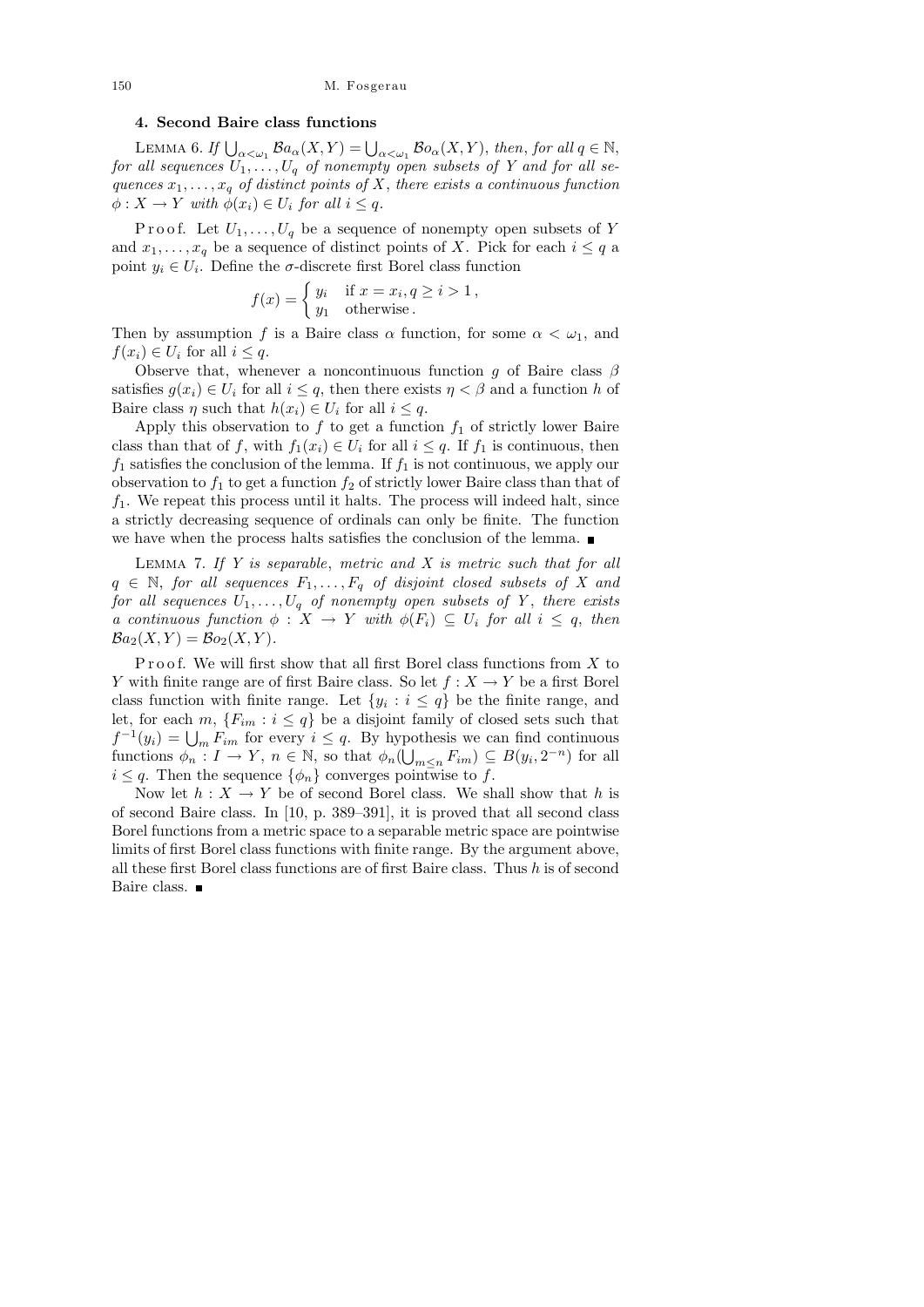THEOREM 3. Let  $Y$  be a separable metric space. Let  $X$  be a metric space containing a homeomorphic copy of the unit interval. The following statements are equivalent:

(i)  $Ba_2(I, Y) = Bo_2(I, Y);$ 

(ii) For all  $q \in \mathbb{N}$ , for all sequences  $x_1, \ldots, x_q$  of distinct points of I and for all sequences  $U_1, \ldots, U_q$  of nonempty open subsets of Y, there exists a continuous function  $\phi: I \to Y$  with  $\phi(x_i) \in U_i$  for all  $i \leq q$ ;

(iii) For all  $q \in \mathbb{N}$ , for all sequences  $F_1, \ldots, F_q$  of disjoint closed subsets of X and for all sequences  $U_1, \ldots, U_q$  of nonempty open subsets of Y, there exists a continuous function  $\phi: X \to Y$  with  $\phi(F_i) \subseteq U_i$  for all  $i \leq q$ ;

(iv)  $Ba_2(X, Y) = Bo_2(X, Y);$ 

(v) For each finite (countable infinite) ordinal  $\alpha > 2$  we have  $\mathcal{B}a_{\alpha}(X, Y)$ equal to  $\mathcal{B}o_{\alpha}(X, Y)$  ( $\mathcal{B}o_{\alpha+1}(X, Y)$ ); and

(vi)  $\bigcup_{\alpha<\omega_1} \mathcal{B}a_{\alpha}(X,Y) = \bigcup_{\alpha<\omega_1} \mathcal{B}o_{\alpha}(X,Y).$ 

P r o o f. (i)  $\Rightarrow$  (ii) follows from the argument of Lemma 6.

(ii)⇒(iii). By Tietze's theorem let  $f : X \to I$  be a continuous extension of the function defined by  $f(x) = i/q \Leftrightarrow x \in F_i$ . By (ii) we can find a continuous function  $\phi: I \to Y$  with  $\phi(i/q) \in U_i$  for all  $i \leq q$ . The function  $\phi \circ f$  satisfies the condition in (iii).

 $(iii) \Rightarrow (iv)$  is Lemma 7.

 $(iv) \Rightarrow (v)$  follows from the remark in Section 1, or from Banach's theorem in [10, p. 394].

 $(v) \Rightarrow (vi)$  is trivial.

(vi)⇒(i). By Lemma 6 we see that I satisfies (ii), since  $I \subseteq X$ . We have already noted that (ii) implies (iv) so  $I$  satisfies (iv), which is the statement of (i).  $\blacksquare$ 

Let X be a topological space and let Y be a metric space. Every  $\sigma$ discrete second Borel class function from X to Y is, by [6, Theorem 5], the pointwise limit of a sequence of  $\sigma$ -discrete first Borel class functions, each of which has discrete range.

Let us assume that  $X$  and  $Y$  together have the property that, for every closed subset F of X, every continuous function with discrete range  $q : F \to$ Y and every  $\varepsilon > 0$ , there exists a continuous function  $h: X \to Y$  such that  $d(h(x), g(x)) \leq \varepsilon$  for all  $x \in F$ .

Then, using an argument similar to that in Lemma 2, we can show that every  $\sigma$ -discrete first Borel class function with discrete range is of first Baire class. Indeed, let  $g: X \to Y$  be a  $\sigma$ -discrete first Borel class function with discrete range. Let  $\{y_{\gamma} : \gamma \in \Gamma\}$  be the discrete range and let, for each n,  ${F_{\gamma n} : \gamma \in \Gamma}$  be a discrete family of closed sets such that  $g^{-1}(y_\gamma) = \bigcup_n F_{\gamma n}$ for each  $\gamma$ . Define continuous functions  $g_m$  by letting  $g_m(x) = y_\gamma$  if and only if  $x \in \bigcup_{n \leq m} F_{\gamma n}$ , and note that  $\bigcup_{\gamma \in I} \bigcup_{n \leq m} F_{\gamma n}$  is closed for every m. Let